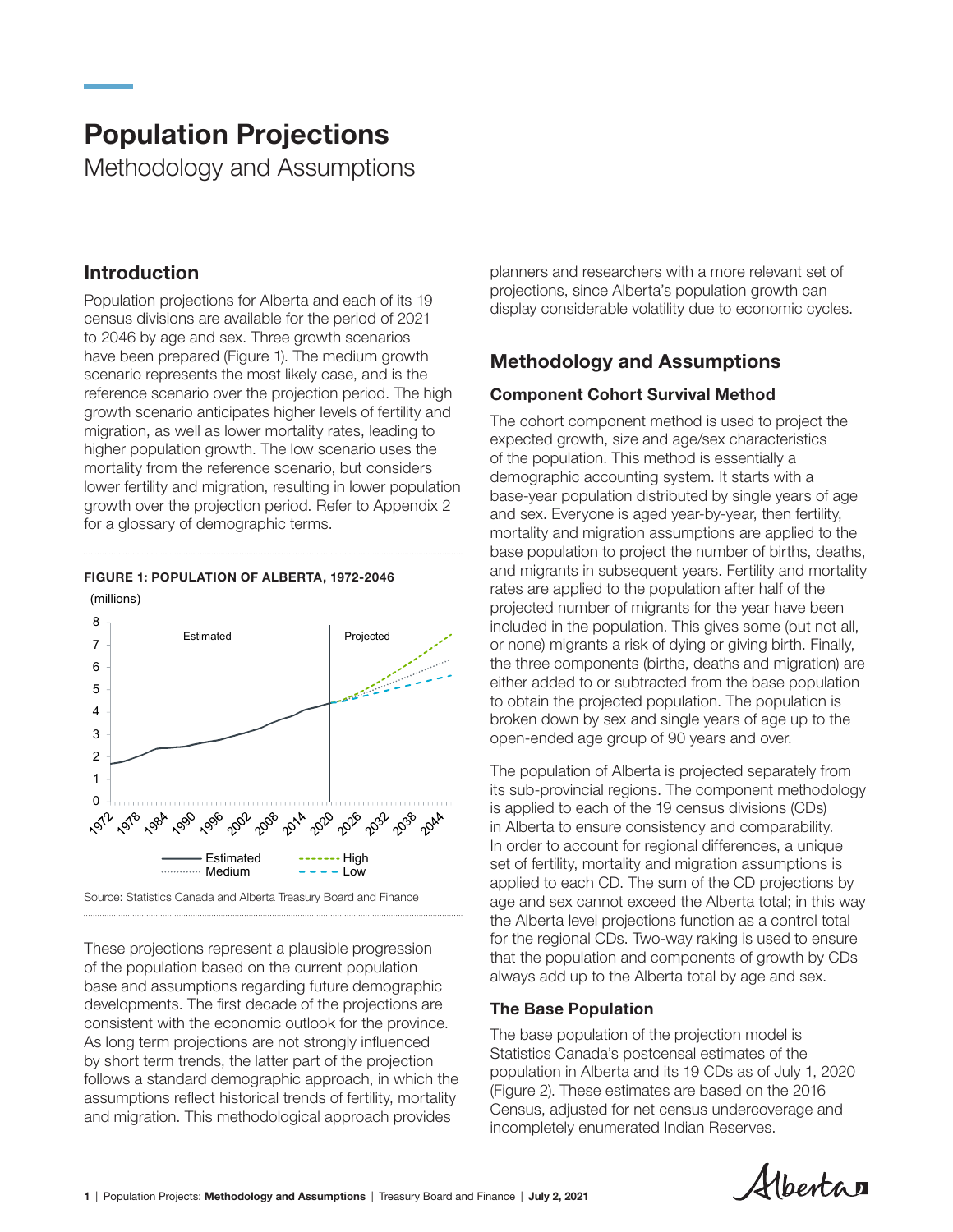#### FIGURE 2: AGE/SEX POPULATION (THOUSANDS)

Alberta as of July 1, 2020



only include the resident population, as defined by the census. A person must usually be living in a specific residence elsewhere (either outside of Alberta or in a  $\qquad$  as the population estimates are rebased, or aligned, different census division). Note that Statistics Canada's population estimates area to be considered a resident of that area. The definition of 'usual residents' includes non-permanent residents (NPRs)<sup>1</sup>, but does not include "mobile" or "shadow" populations, since these people retain a usual residence elsewhere (either outside of Alberta or in a

Statistics Canada revises the components of population growth annually to provide the best possible estimates. Since the assumptions for the components of growth tend to be based on historical trends, revisions can alter the trajectory of future growth by introducing changes to the historical patterns of those components. These revisions tend to impact some CDs more than others. Coupled with changes to the projection assumptions, revisions can result in higher or lower projected populations in 2046.

and this can have a significant impact on the projected Revised estimates also provide a new starting point for the population by age and sex (i.e., the base year) growth and age structure. Refer to Appendix 1 for July 1, 2020 population estimates for each CD.

Every five years, revisions tend to be more substantial to the results of a new Federal census. For instance, rebasing the estimates to the 2016 Census lowered Alberta's total midyear population by just over 40,000 people (i.e., as of July 1st, 2016). The effects on the age structure varied; the population aged 5 to 18 years was revised upwards by over 16,500 persons, while the number of adults aged 19 to 80 years was revised downwards by over 56,000 persons. The largest downward revisions were concentrated in the 20 to 39 year age group.

Albertan

<sup>&</sup>lt;sup>1</sup> NPRs are those temporarily residing in Canada with a study, work or minister's permit, or as a refugee claimant, and family members living with them.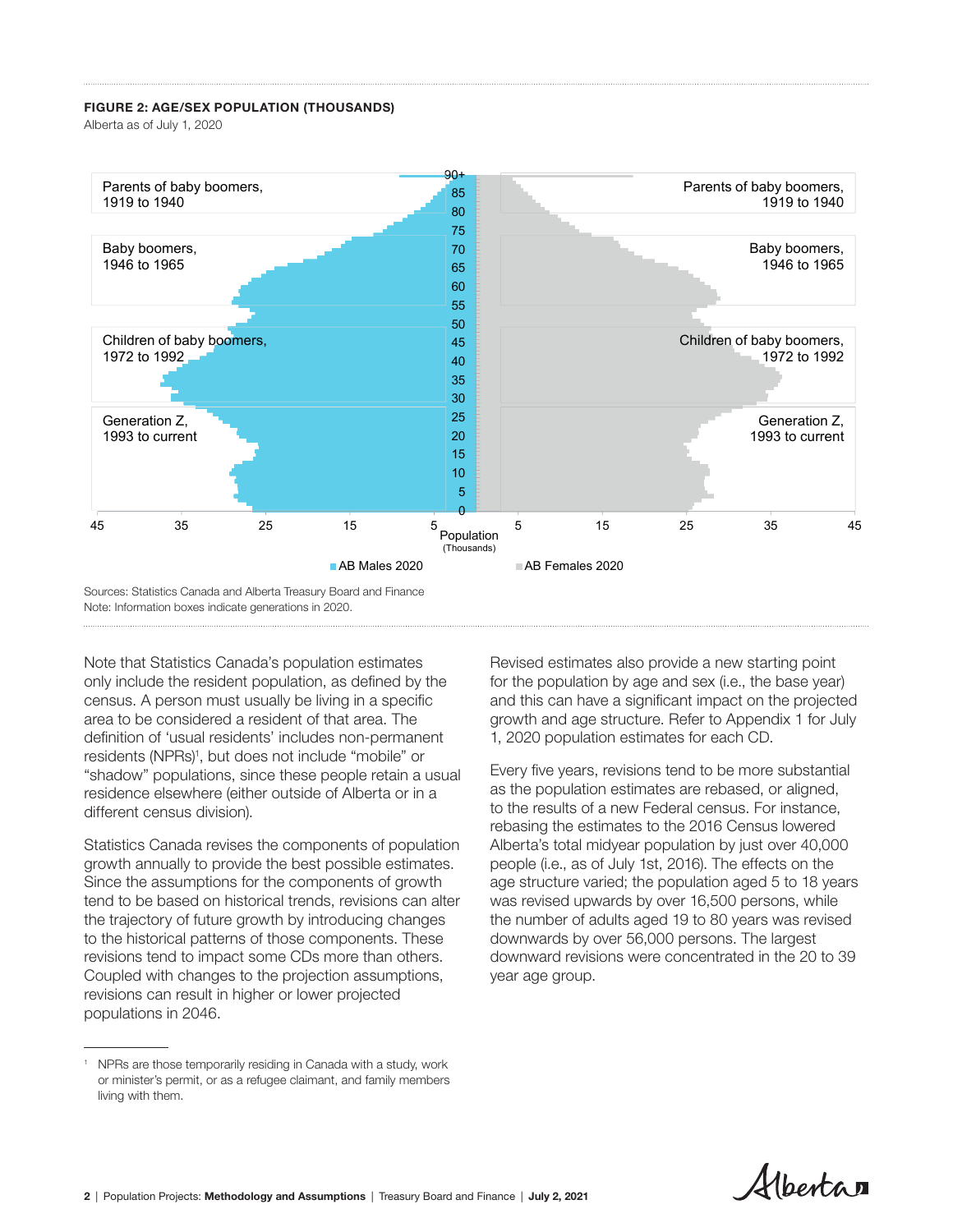## Component Assumptions

In general, fertility and mortality assumptions are derived from detailed analyses of historical trends. Migration assumptions are also based on historical trends, as well as assumptions regarding the economic drivers of migration, such as job creation and industry development. This section presents a more detailed discussion of the historical trends and assumptions for each of the components of growth (Figure  $3$ )<sup>2</sup>.



### Fertility Assumptions

The projected number of births for a given year are generated by applying age-specific fertility rates to the population of women in the reproductive ages of 15 to 49 years.

#### Alberta

Alberta's total fertility rate (TFR) dropped below the population replacement level of 2.1 children per woman of childbearing age by the mid-1970s (Figure 4). Fertility ranged from a baby boom high of 4.4 children in 1959 and 1960 to a low of 1.6 children between 2018 and 2020. However, since the late 1970s, it has remained relatively stable when viewed in the larger historical context. Alberta's TFR was 1.6 children in 2020.

Under the medium scenario, the TFR is assumed to stabilize at 1.7 children. In the low scenario, the total fertility rate is projected to drop and stabilize at about 1.6. The new low fertility is based on Statistics Canada's (2018 to 2043) projected TFR's for Canada's medium scenario and Alberta's low growth scenario<sup>3</sup>.



<sup>&</sup>lt;sup>3</sup> Population Projections for Canada (2018 to 2068), Provinces and Territories (218 to 2043): Technical Report on Methodology and Assumptions. Statistics Canada catalogue no. 91-620-X.

#### FIGURE 4: TOTAL FERTILITY RATE

Alberta, 1922-2046



Under the high scenario, the total fertility rate is assumed to rise gradually and stabilize at replacement level (i.e., 2.1 children).

Analysis of age specific fertility trends over time shows a long-term shift in the ages of childbearing among women in Alberta (Figure 5). A higher proportion of women are delaying childbearing and having their first child in their late 20s or early 30s, resulting in a drop in the fertility rates of young women and an increase in fertility among older women. This trend is projected to continue over the next decade, and then stabilize for the remainder of the projection period.

 $\mathcal{L}_{\text{intra}}$  ,  $\mathcal{L}_{\text{intra}}$  ,  $\mathcal{L}_{\text{intra}}$  ,  $\mathcal{L}_{\text{intra}}$  ,  $\mathcal{L}_{\text{intra}}$  ,  $\mathcal{L}_{\text{intra}}$  ,  $\mathcal{L}_{\text{intra}}$  ,  $\mathcal{L}_{\text{intra}}$  ,  $\mathcal{L}_{\text{intra}}$  ,  $\mathcal{L}_{\text{intra}}$  ,  $\mathcal{L}_{\text{intra}}$  ,  $\mathcal{L}_{\text{intra}}$  ,  $\mathcal{L}_{\text{intra}}$  ,

## **FIGURE 5: AGE-SPECIFIC FERTILITY RATES**

Alberta, 1922-2046 (medium scenario)



Sources: Statistics Canada, Alberta Vital Statistics and Alberta Treasury Board and Finance

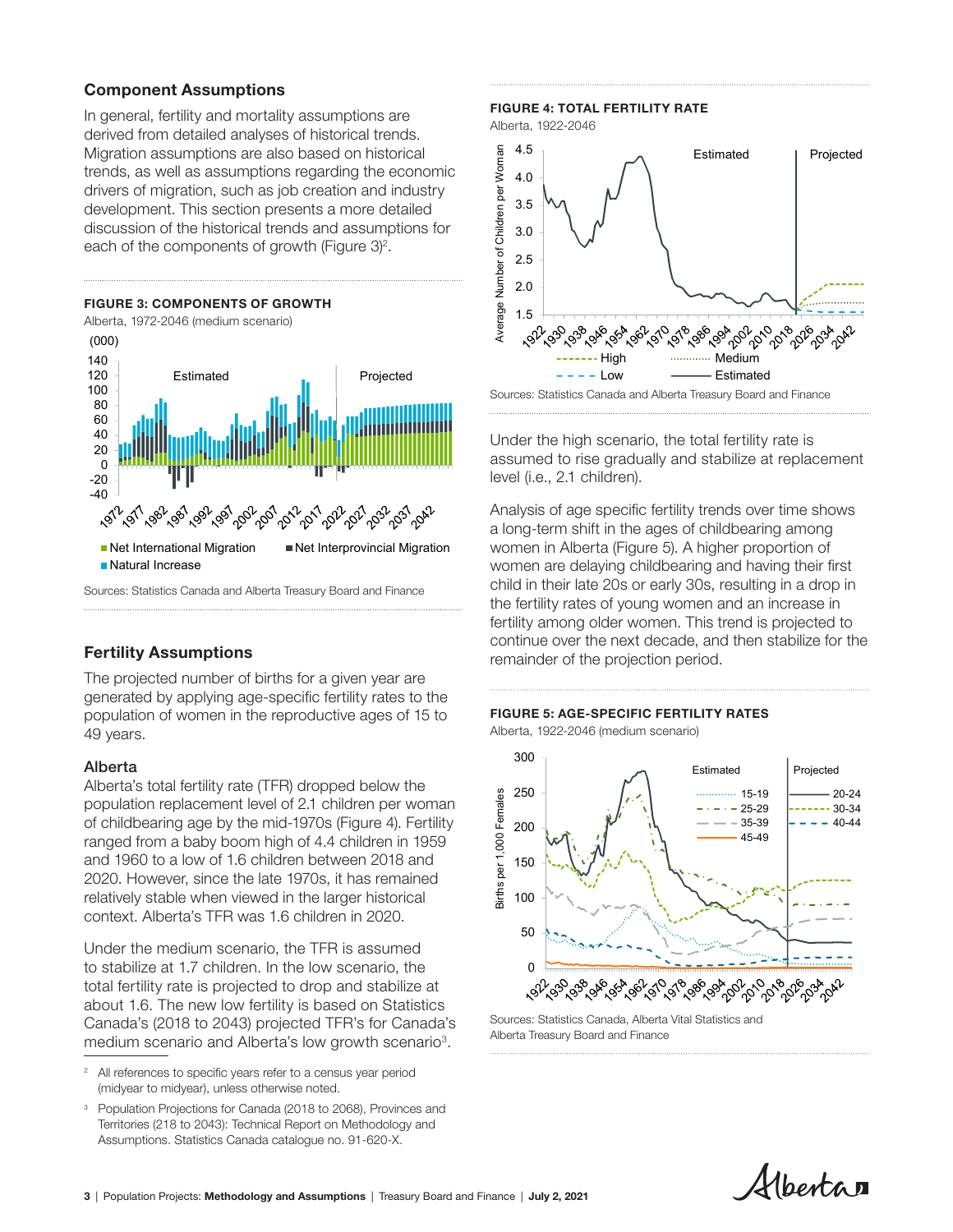## Regional

There is considerable variation in the fertility rates among census divisions within the province. The TFR in 2020 ranged from highs of 3.5 children in CD 17 (Slave Lake) and 2.8 in CD 18 (Grande Cache) to a low of 1.2 in CD 15 (Banff). Fertility was at or above replacement in nine census divisions in 2020. Lower fertility areas where the TFR fell below the provincial rate of 1.6 included CD 11 (Edmonton), CD 6 (Calgary) and CD 15 (Banff) (Table 1).

#### TABLE 1: ALBERTA AND CENSUS DIVISIONS

TFR and Median Age of Births, 2020

|                             | <b>Major Community in</b><br><b>Census Division</b> | <b>Total Fertility</b><br>Rate | <b>Median Age</b><br>of Births |
|-----------------------------|-----------------------------------------------------|--------------------------------|--------------------------------|
| CD <sub>1</sub>             | Medicine Hat                                        | 1.76                           | 30.1                           |
| C <sub>D</sub> <sub>2</sub> | Lethbridge                                          | 1.82                           | 29.8                           |
| CD <sub>3</sub>             | Pincher Creek                                       | 2.67                           | 28.7                           |
| CD <sub>4</sub>             | Hanna                                               | 2.32                           | 31.1                           |
| CD <sub>5</sub>             | Drumheller                                          | 2.06                           | 30.2                           |
| CD <sub>6</sub>             | Calgary                                             | 1.41                           | 32.5                           |
| CD7                         | Stettler                                            | 2.09                           | 29.8                           |
| CD <sub>8</sub>             | <b>Red Deer</b>                                     | 1.66                           | 30.4                           |
| CD <sub>9</sub>             | Rocky Mountain House                                | 2.27                           | 29.9                           |
| CD <sub>10</sub>            | Camrose                                             | 1.98                           | 30.1                           |
| CD <sub>11</sub>            | Edmonton                                            | 1.51                           | 31.6                           |
| CD <sub>12</sub>            | Cold Lake                                           | 2.13                           | 28.8                           |
| CD <sub>13</sub>            | Whitecourt                                          | 2.17                           | 29.7                           |
| CD <sub>14</sub>            | Edson                                               | 1.90                           | 31.0                           |
| CD <sub>15</sub>            | Banff                                               | 1.16                           | 32.8                           |
| CD <sub>16</sub>            | Wood Buffalo                                        | 2.02                           | 31.1                           |
| CD <sub>17</sub>            | Slave Lake                                          | 3.46                           | 27.5                           |
| CD <sub>18</sub>            | Grande Cache                                        | 2.79                           | 28.8                           |
| CD <sub>19</sub>            | Grande Prairie                                      | 1.89                           | 29.9                           |
|                             | Alberta                                             | 1.59                           | 31.5                           |

Sources: Statistics Canada, Alberta Vital Statistics and Alberta Treasury Board and Finance

Multiple factors likely contribute to the variability in regional fertility, including income levels, educational attainment, employment opportunities, and the proportion of Indigenous people in the population. For instance, since major urban centres such as Calgary and Edmonton tend to have more educational and career opportunities than other areas of Alberta, women living in and moving to these areas tend to reproduce later in life and have fewer children when compared with women in rural areas of the province.

Indigenous people tend to have higher fertility rates and larger family sizes than non-Indigenous people, resulting in higher fertility rates in areas where they account for a greater proportion of the overall population, such as

CD 3 (Pincher Creek), CD 12 (Cold Lake), CD 17 (Slave Lake) and CD 18 (Grande Cache).

In addition to the variation in overall fertility, there are also marked regional differences in the age patterns of fertility. The estimated median age of women who had a birth in 2020 ranged from a low of 27.5 years in CD 17 (Slave Lake) to a high of 32.8 years in CD 15 (Banff) (Table 1). As such, assumptions were developed for each region according to their own fertility characteristics, derived from historical trends, in order to maintain those regional differences.

## Mortality Assumptions

The projected number of deaths are a result of the application of age and sex specific mortality rates to the population in each year.

## Alberta

Due to the COVID-19 pandemic, mortality assumptions were adjusted upwards in 2021, affecting people aged 50 and older incrementally. This adjustment is to account for excess deaths due to COVID-19, as well as indirectly related deaths from the subsequent effects of the pandemic and restrictions. For example, there may be more deaths from other causes due to difficulties accessing medical care.

In 2020, male life expectancy at birth was 79.2 years, up from 70.7 in 1976. In contrast, female life expectancy in 2020 was 83.9 years, compared to 77.7 in 1976. Many of the large historical gains in life expectancy resulted from improvements in infant and child mortality. With the low mortality currently observed at these ages, future gains in life expectancy will likely be more concentrated at older ages (Figures 6 and 7). Projected age-specific mortality rates were derived from a method based on the Lee Carter model (1992).<sup>4</sup>

The model essentially breaks down the age-specific mortality rate (ASMR) into three components: an age-specific constant term, a time-varying mortality index, and an age-specific component that measures how fast mortality at each age varies when the mortality index changes. With the projected mortality index, ASMRs can be calculated for future periods.

Two sets of mortality assumptions (low/medium and high) were developed. Under both scenarios, life expectancy at birth in Alberta is expected to continue its upward trend in the future.<sup>5</sup> Under the low/ medium scenario, life expectancy at birth for females is expected to gain

<sup>5</sup> Projected mortality assumptions have not taken into account any impact of the opioid crisis.



<sup>4</sup> Lee, Ronald D. and Lawrence Carter. 1992. "Modeling and forecasting the time series of U.S. mortality." Journal of the American Statistical Association 87 (419) (September): 659-671.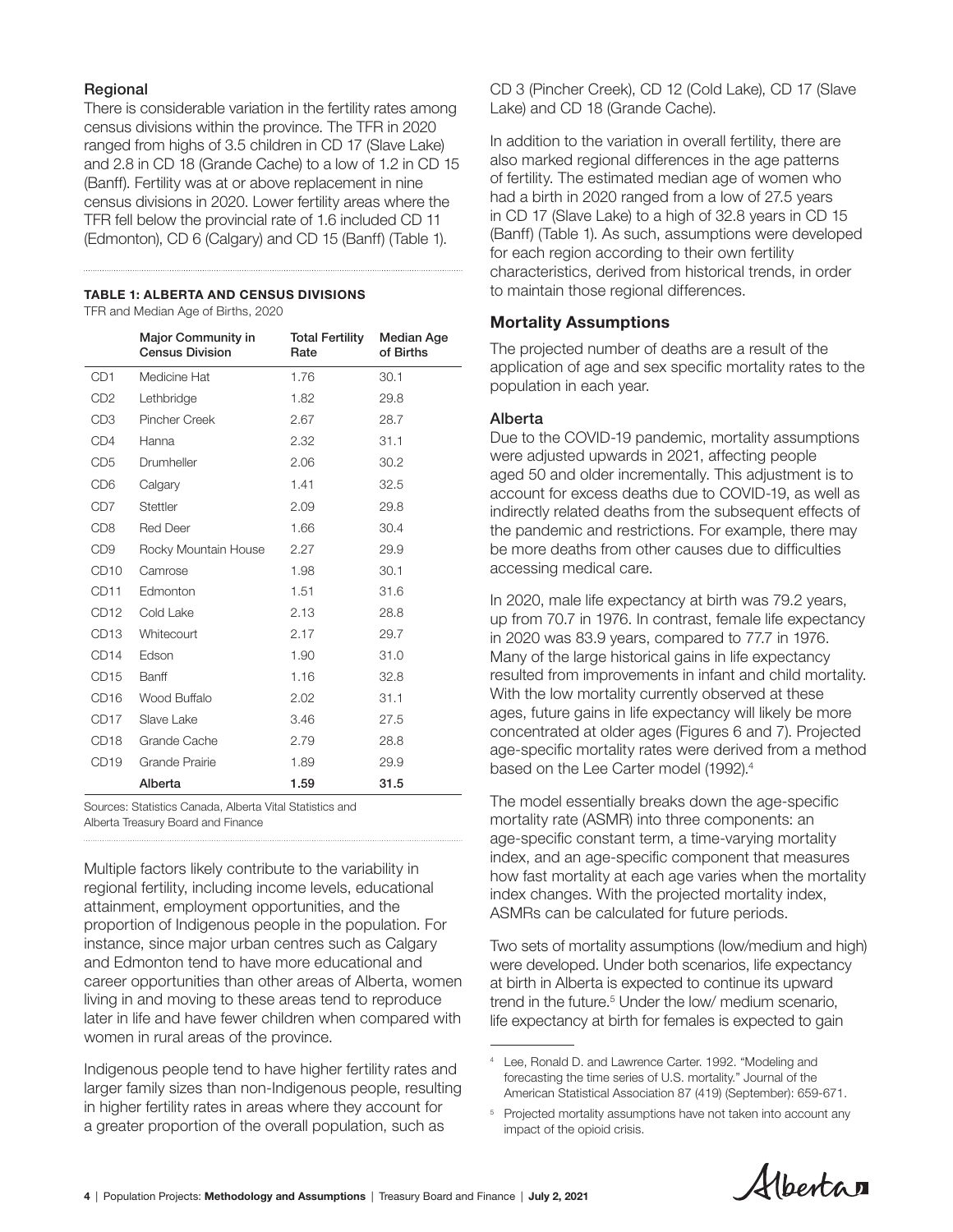## FIGURE 6: AGE-SPECIFIC MORTALITY RATES

Males, Alberta (medium/low scenario)



Sources: Statistics Canada and Alberta Treasury Board and Finance

## FIGURE 7: AGE-SPECIFIC MORTALITY RATES

Females, Alberta (medium/low scenario)

2021-2046



3.1 years from its 2020 level to 87.0 by 2046, while it would increase by 4.5 years to 83.7 for males. The high population growth scenario introduces a lower mortality more displaced to the Canada and Alberta Treasury Board profile, wherein life expectancy at birth for females would reach 89.8 years in 2046 for a gain of 5.9 years. Compared to 2020, males would add 8.2 more years to their life expectancy for a total of 87.4 years by the end of the projection period under the high scenario (Figure 8).

Under both scenarios, male life expectancy at birth is assumed to increase at a faster pace than the life expectancy of females. This is consistent with recent historical trends, where males have experienced larger gains than females. Therefore, it is expected that the sex differential will continue to shrink over the projection period, falling from 4.7 years in 2020 to 3.3 and 2.4 years in 2046, under the medium/ low and high scenarios, respectively (Figure 8).

## Figure 8: Life Expectancy at Birth (1972-2046) FIGURE 8: LIFE EXPECTANCY AT BIRTH

Alberta 1972-2046



Sources: Statistics Canada and Alberta Treasury Board and Finance

#### Regional

The Lee Carter method requires a large number of events to ensure reliable results, and as such, could only be used at the Alberta level to produce a "mortality change factor". The factor, which takes into account year-to-year changes in Alberta's mortality by age and sex is subsequently applied to historical mortality by age and sex for each CD to produce region-specific projected ASMRs.

For each CD, ASMRs were calculated from the area's historical data by averaging multiple years of data to stabilize the mortality trend. Final projected ASMRs were obtained by multiplying the Alberta level mortality change rates (from the Lee Carter model) by the CD-specific ASMRs for both females and males.

An adjustment was made to mortality assumptions between 2020 and 2021 in select regions to place more deaths in regions with higher COVID-19 deaths. This adjustment was based on year-to-date COVID-19 deaths at the time of production.

### Migration Assumptions

Separate projections of international (movement from outside the country), interprovincial (movement between provinces and territories) and intraprovincial (movement between CDs) migration were created to produce the projected number of net migrants for Alberta and each CD. Assumptions about the age and sex distributions of net migrants were developed for each region based on its own historical data, as well as potential age structures of migrants in the future.

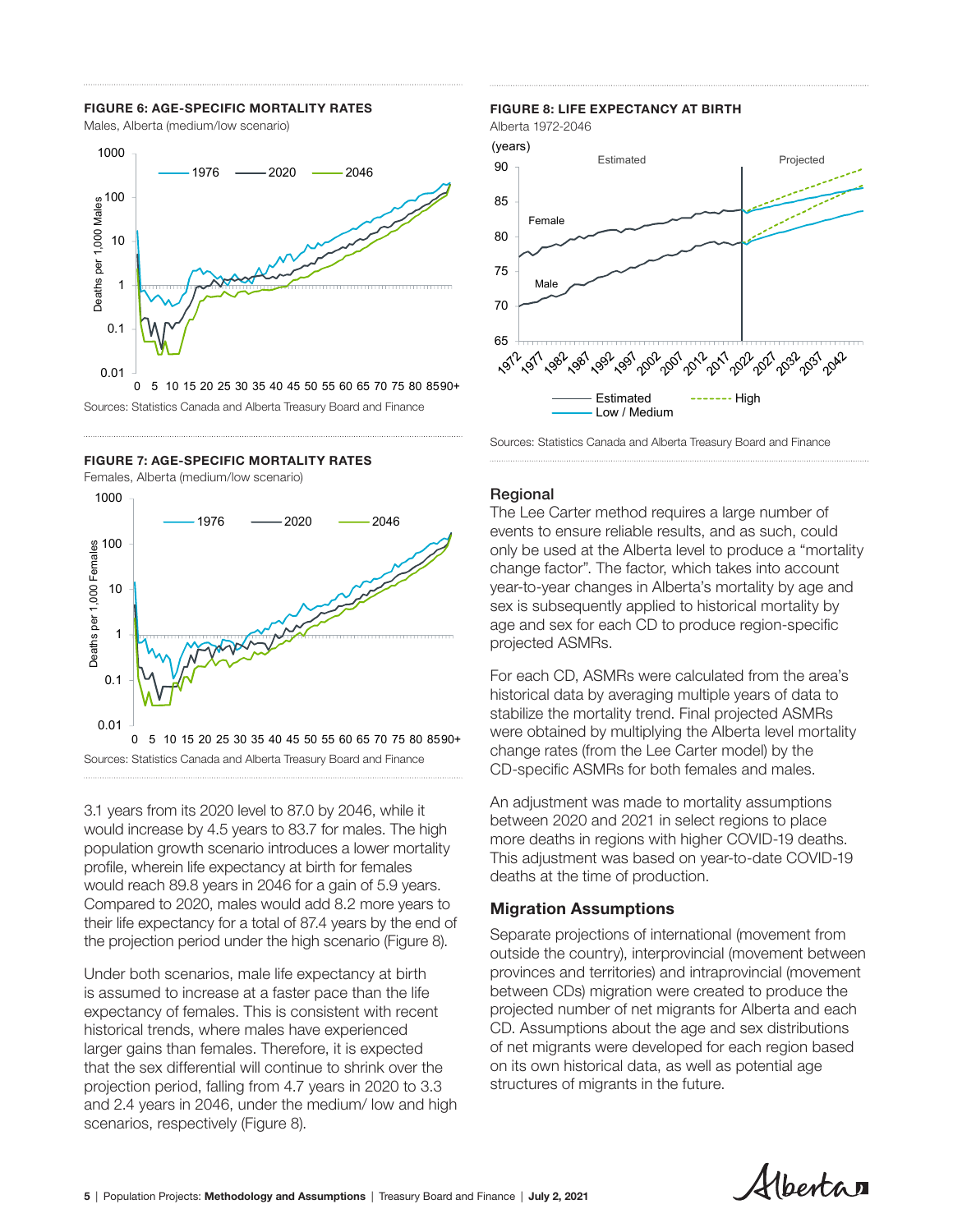Alberta has faced some difficult economic challenges over the past six years. In 2014, a prolonged plunge in oil prices caused a downturn in economic activity. From 2015 to 2016, investment in oil and gas extraction declined in Alberta, causing employment and earnings to fall and the unemployment rate to rise. In 2017, Alberta's economy posted a strong recovery and continued to improve in 2018. Economic growth stagnated in 2019 due to challenges in the energy sector from transportation bottlenecks and slowing global economic growth. With conditions improving at the end of 2019, there was an expectation of a turnaround in activity and investment. However, the dual impact of the drop in oil prices in early 2020 and the COVID-19 pandemic had a negative impact on the economy. The economic outlook has improved since the lows of the recession. With the roll-out of vaccines, the economy is expected to gain momentum in the second half of 2021.

Over the medium term, Alberta's economy is expected to resume growth at a solid pace, supported by improvements in investment and consumer spending, and continued growth in exports.

Economic conditions in the province have a very strong effect on population growth because of the impact on migration patterns. The migration assumptions for this projection include short (2021 to 2023), medium (2024 to 2028), and long-term assumptions (2029 to 2046). Given the potential for economic conditions to change, fluctuations in migration flows may occur.

#### International Migration

International migration is highly dependent on the Federal Government's immigration policies and increasingly on the Alberta economy. After hitting a low of 6.0% in 1998, Alberta's share of Canada's immigrants increased, due in large part to the province's strong economy and labour market. In 2016, a record 17.9% of immigrants moving to Canada settled in Alberta. In the following two years, this share decreased to 16.2% and 12.8%, respectively. This was mainly a result of the recession in Alberta and stronger economic growth in Ontario and BC. In 2019, immigration picked up again as Alberta's share hit 13.0%. Prior to the impacts of COVID-19, immigration levels had been expected to remain high as Canada's immigration plan increased immigration targets over the next three years.

The impacts of COVID-19 on international migration have been profound. The closing of international borders, along with limited availability of international flights and slower processing of new permanent resident applications slowed international migration substantially since April 2020. Muted immigration is expected to continue through 2021 due to COVID-19 restrictions.

Canada has further increased immigration targets to compensate for fewer arrivals throughout the pandemic. The new targets aim to welcome over 400,000 immigrants in each year from 2021 to 2023. In comparison, the previous targets were around 350,000 immigrants in each year. Due to the increase in federal targets, immigration to Alberta is forecast to make a rebound once international travel resumes, reaching a high in 2024 before returning to its long-term trend (Figure 9). Net emigration is expected to follow a similar  $\frac{1}{2}$  and the position of immediately considered to  $\frac{1}{2}$ pattern to that of immigration (i.e., reaching a low in pattern to that or immigration (i.e.,<br>2021 and picking up afterwards).





Sources: Statistics Canada and Alberta Treasury Board and Finance

Non-permanent residents (NPRs) are heavily dependent on Federal government policies, as well as economic conditions. Due to Federal changes in the Temporary Foreign Worker (TFW) program in 2014 and Alberta's recession, the province experienced net outflows of NPRs between 2014 and 2018. A slight recovery to modest inflows was evident in 2019. COVID-19 impacted NPRs in multiple ways. Due to high unemployment caused by the pandemic, a policy was implemented to limit the types of TFWs allowed to work in Alberta. Furthermore, international travel restrictions limited the ability of international students to come to Canada. As a result of these factors, net outflows of NPRs are expected in 2021, before recovering and turning positive in 2023. After 2023, NPRs are forecast to stabilize to their long-term trend of being slightly positive.

Based on historical trends, three immigration scenarios have been developed to capture uncertainty and change within the context of immigration policy. Over the projection period, Alberta is expected to receive 1.23 million immigrants under the medium scenario, whereas under the high and low scenarios, the province

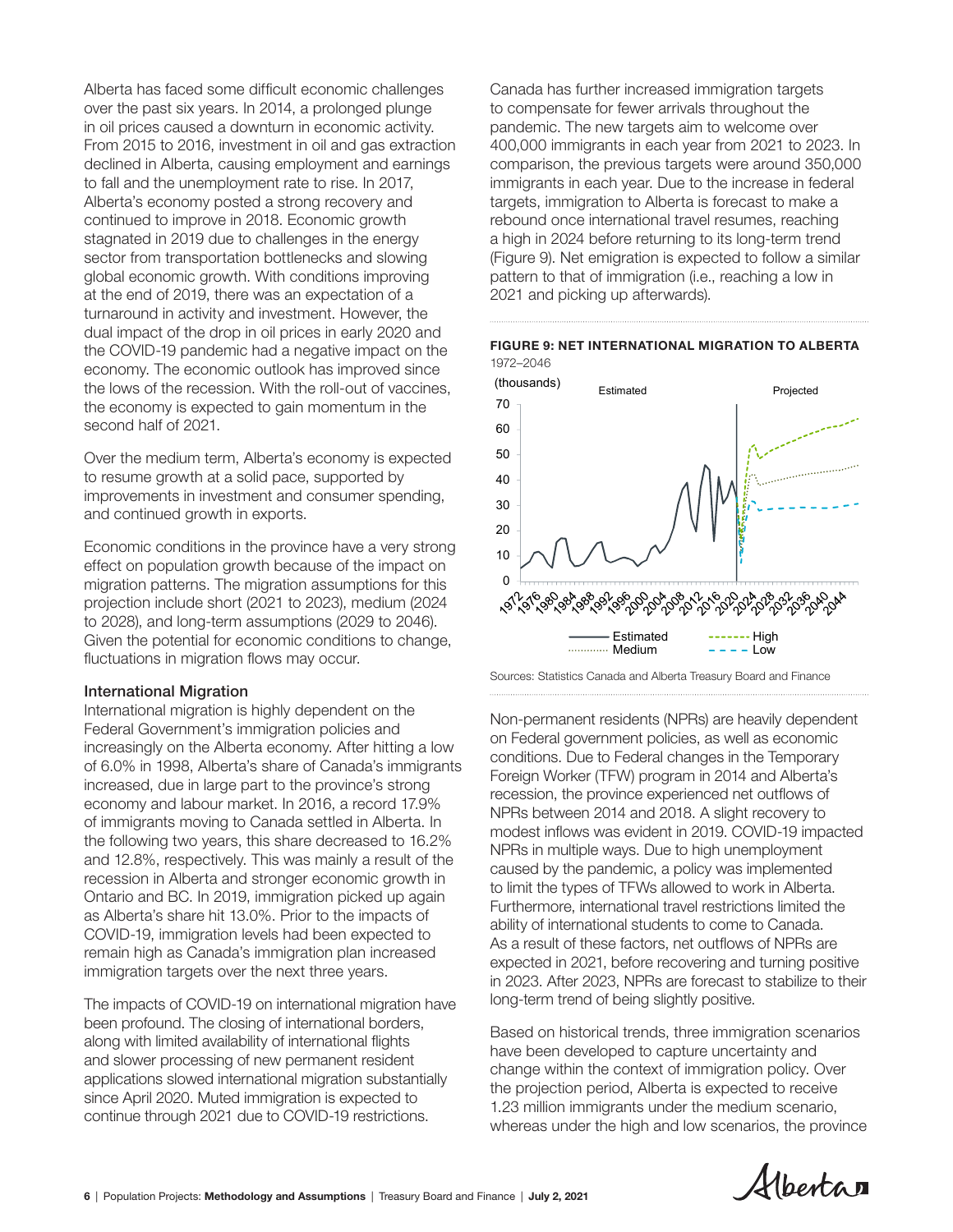could welcome about 1.58 million and 917,000 people, respectively. Net emigration (i.e., emigrants minus returning emigrants plus net temporary emigrants) is assumed to increase gradually, as the number of international in-migrants increases and the province's population grows. Over the long term, the flow of net NPRs are expected to be slightly positive. In the high scenario, immigration is expected to lift net international migration higher than the historical average, while net international migration in the low scenario will remain below the levels of the last ten years (Figure 9). Between 2020 and 2046, Alberta is expected to receive close to 1.05 million net international migrants under the medium scenario. Under the high and low scenarios, about 1.42 million and 0.73 million net international migrants are projected to move to Alberta, respectively.

### Interprovincial Migration

Net interprovincial migration is strongly driven by Alberta's labour market and its economic performance relative to other provinces. Before the pandemic, Alberta was on a path to economic recovery and net interprovincial migration had just turned positive in 2020. However, the Alberta economy saw an unprecedented contraction in 2020. Since interprovincial migration lags economic conditions by about a year, 2021 and 2022 are expected to see net outflows as mobility picks up and people leave the province for economic opportunities elsewhere in the country. Between 2023 and 2026, net interprovincial migration is expected to increase as economic growth picks up in the province, before reaching its long-term trend by 2027 (Figure 10). The long-term average for the medium projection is about 15,000 net interprovincial migrants annually. The high and low scenarios project about 23,700 and 7,900 yearly interprovincial migrants, respectively (Figure 10). high and low secritation project about 20,000 and 1,000 to gradually push net interprovincial migration flows back yearly interprovincial migration flows back 2021-2046

#### FIGURE 10: NET INTERPROVINCIAL MIGRATION

Alberta, 1972–2046





Sources: Statistics Canada and Alberta Treasury Board and Finance

Over the long term, the regions expected to see the largest net gains are CD 6 (Calgary), CD 8 (Red Deer), CD 11 (Edmonton), CD16 (Wood Buffalo) and CD 19 (Grande Prairie).

#### Intraprovincial Migration

The projected number of people moving between CDs is developed using long-term historical averages. Net intraprovincial migration has no impact on Alberta's overall population growth, so only one scenario was developed for this projection. Historically, CD 6 (Calgary) and CD 11 (Edmonton) have welcomed a large number of intraprovincial migrants, as has CD 8 (Red Deer). CD 5 (Drumheller) has also, on average, gained a positive number of net intraprovincial migrants. All other census divisions tend to have more people move out than into their areas (i.e., net loss). In particular, CD 16 (Wood Buffalo) and CD 17 (Slave Lake) tend to have large numbers of people leave for other regions in the province. Over the next 26 years, almost eight in ten net intraprovincial migrants within Alberta are expected to move to the CDs with the two largest urban centres, Calgary and Edmonton, for employment and educational opportunities.

### Total Net Migration

Combining all migration components, total net migration is expected to be lower over the next couple of years given decreased immigration resulting from COVID-19 travel restrictions and net outflows of interprovincial migrants due to decreased economic activity in the province. Net migration in 2021 is forecast to be 3,700, down from 35,412 in 2020 (Figure 11). Net migration is expected to pick up as international migration increases. A pick-up in economic growth in the province is expected





Sources: Statistics Canada and Alberta Treasury Board and Finance

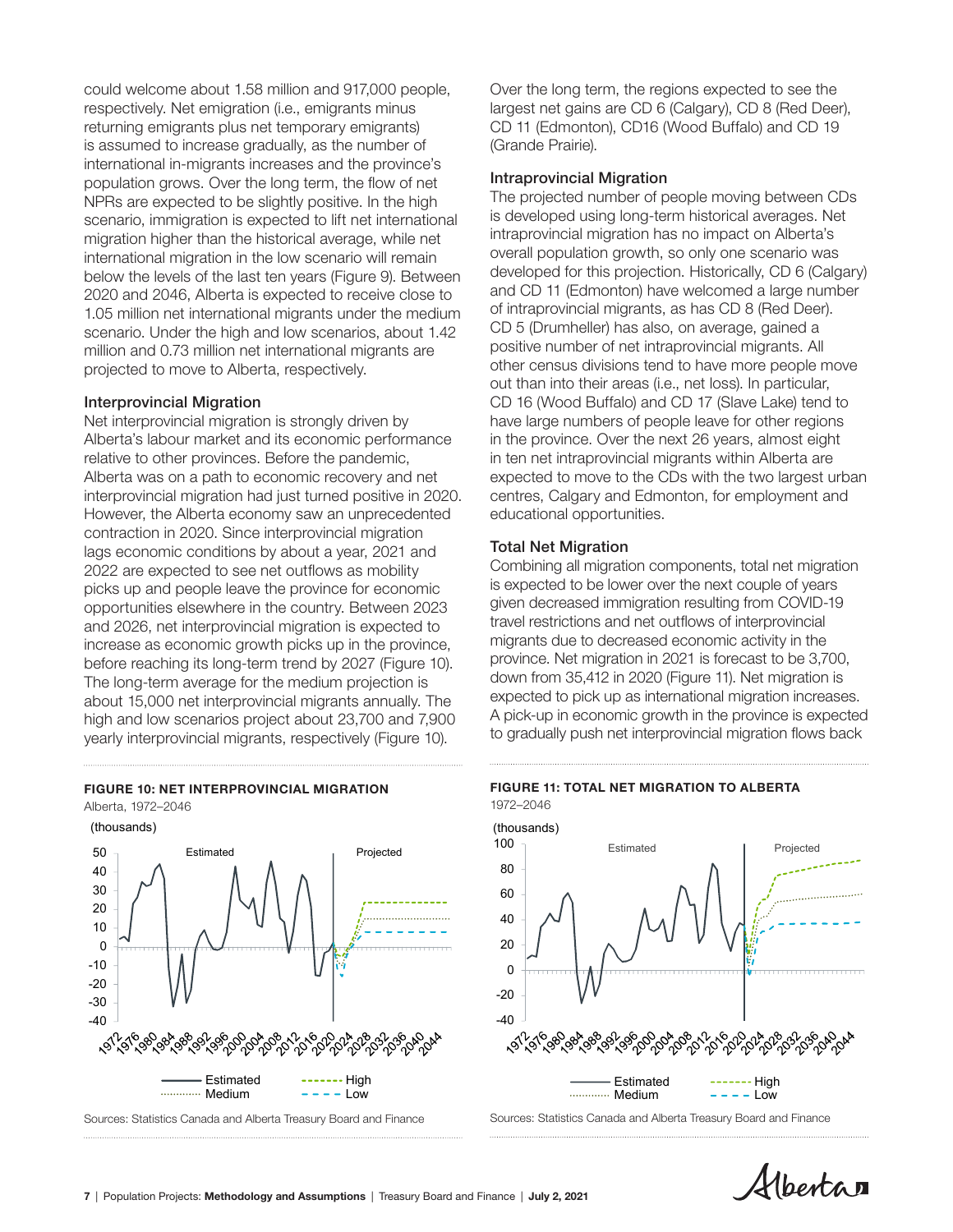to positive territory between 2023 and 2027 and increase immigration levels, leading to more typical levels of net migration. Over the long term, total net migration should stabilize, returning to its historical trend.

Regions with more employment and educational opportunities tend to attract more migrants. Based on past trends, of the over 1.3 million net migrants moving to Alberta over the next 26 years, 86.4% are expected to settle in the regions with the province's two largest urban centres (i.e., CD 6 (Calgary) and CD 11 (Edmonton)). During the last recession, areas with substantial oil sands development, such as CD 16 (Wood Buffalo) and CD 12 (Cold Lake), were hit particularly hard, resulting in large net outflows of migrants. CD 16 was impacted once again by the 2020 slump in oil prices and is forecast to once again see significant net outflows between 2020 and 2024 before turning positive thereafter. In the long term, CD 16 is expected to return to a more moderate level of positive net migration.

CD 12, a region that historically has a net loss of migrants, will also see net migration outflows before returning to moderate gains over the long term. In addition, migration to areas that service the oil and gas sector, such as CD 19 (Grande Prairie) and CD 8 (Red Deer) will also be affected in the short term. CD 19 is expected to see a net loss between 2020 and 2022, while CD 8 will likely to see more muted migration gains during this time. However, both regions should see their migration recover thereafter, as these CDs act as service centres to surrounding areas.

Home to a large number of oil companies' Alberta headquarters, CD 6 (Calgary) experienced significant declines in employment with the global oil price shock in 2015-2016, as companies reduced costs. Between 2016 and 2018, CD 6 experienced large net outflows of interprovincial migrants. Despite this, overall net migration remained positive, supported by strong immigration levels. When compared with CD 6, employment in CD 11 (Edmonton) was not hit as hard during the recession and as a result, there was less impact on migration levels to this region. In 2019, net migration levels to CD 6 increased as net interprovincial outflows diminished, while net migration to CD 11 did not pick up as strongly.

These two regions are expected to follow the provincial pattern, showing a few years of slow growth, before returning to their respective long term trends. In addition to COVID-19 impacts, CD 6 is expected to see a slowdown due to the oil price shock once again. While CD 6 tends to suffer more during economic downturns relative to CD 11, it also tends to benefit more during upticks.

CD 6 is expected to grow at a faster pace than CD 11 as the economy recovers, bolstered by economic activity in the private sector. For example, Calgary has been building its reputation as an emerging tech hub and increased growth in this burgeoning sector should attract migrants to this region. Edmonton's tech sector should also see substantial growth, although a smaller share of Alberta tech firms are located there (30%) compared with Calgary (58%)<sup>6</sup>, which means there is relatively less momentum for growth compared with Calgary.

CD 11 is home to a large portion of the public sector in the province. Due to mounting public debt, exacerbated by the pandemic, the provincial government is expected to exercise spending restraint in the public sector, which should contribute to slower population growth in CD 11 relative to CD 6. In the short-medium term, both regions will benefit greatly from increased Federal immigration targets, although Calgary may have an edge as more immigrants tend to settle there. Over the entire projection period, growth due to migration is expected to be higher in CD 6 compared to CD 11, partly due its attractiveness to immigrants.

## For more information on the [Population](https://www.alberta.ca/population-statistics.aspx#population-projections)  [Projections](https://www.alberta.ca/population-statistics.aspx#population-projections) see:

## Data for Alberta Population Projections.

Includes estimated (1996-2020) and projected (2021-2046) population of Alberta and its 19 Census Divisions by single year of age and sex as well as some summary statistics.

## Population Projections, Alberta and Census Divisions, 2021-2046.

Includes estimated (1996-2020) and projected (2021-2046) population of Alberta and its 19 Census Divisions by single year of age and sex as well as selected summary statistics.

Contact [Jennifer Hansen](mailto:Jennifer.Hansen%40gov.ab.ca?subject=Population%20Projections%3A%20Methodology%20and%20Assumptions%2C%202021-2046) at 780.427.8811



<sup>6</sup> www.newswire.ca/news-releases/2021-study-showsmomentum-in-alberta-s-technology-sector-growth-and-jobcreation-801295218.html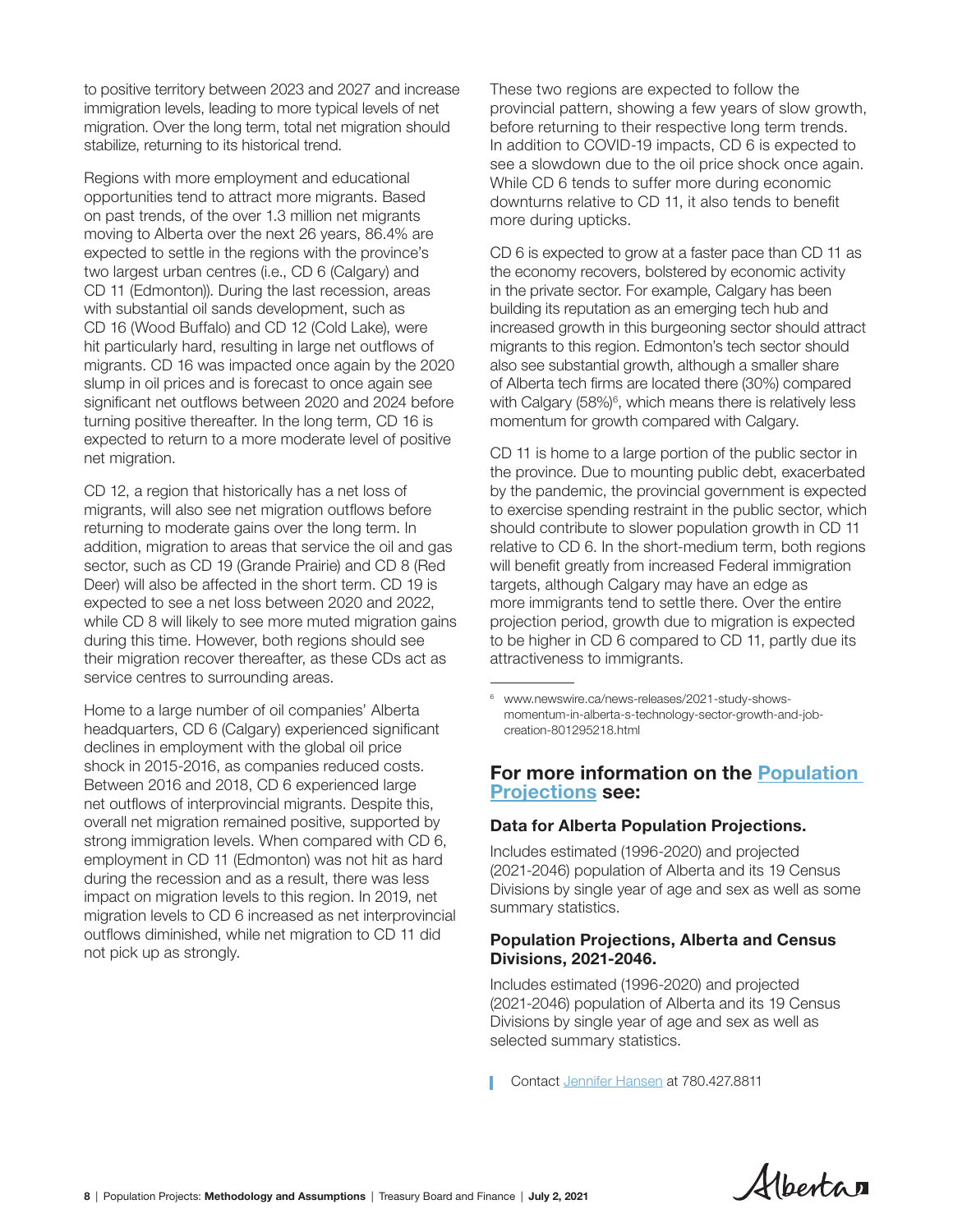#### CENSUS DIVISIONS AND THEIR RESPECTIVE POPULATIONS AS OF JULY 1, 2020

|                  | <b>Census Division Major Community</b> | Population |
|------------------|----------------------------------------|------------|
| Alberta          |                                        | 4,421,876  |
| CD <sub>1</sub>  | Medicine Hat                           | 85,621     |
| CD <sub>2</sub>  | Lethbridge                             | 182,855    |
| CD <sub>3</sub>  | <b>Pincher Creek</b>                   | 39,957     |
| CD4              | Hanna                                  | 9,435      |
| CD <sub>5</sub>  | Drumheller                             | 57,739     |
| CD <sub>6</sub>  | Calgary                                | 1,654,503  |
| CD <sub>7</sub>  | Stettler                               | 41,502     |
| CD <sub>8</sub>  | <b>Red Deer</b>                        | 222,327    |
| CD <sub>9</sub>  | Rocky Mountain House                   | 20,994     |
| CD <sub>10</sub> | Camrose                                | 99,404     |
| CD <sub>11</sub> | Edmonton                               | 1,512,524  |
| CD <sub>12</sub> | Cold Lake                              | 71,562     |
| CD <sub>13</sub> | Whitecourt                             | 70,306     |
| CD14             | Edson                                  | 29,841     |
| CD <sub>15</sub> | Banff                                  | 40,106     |
| CD <sub>16</sub> | Wood Buffalo                           | 76,715     |
| CD <sub>17</sub> | Slave Lake                             | 63,639     |
| CD <sub>18</sub> | Grande Cache                           | 14,779     |
| CD <sub>19</sub> | Grande Prairie                         | 128,067    |

. . . . . . . . .

Sources: Statistics Canada

Albertan